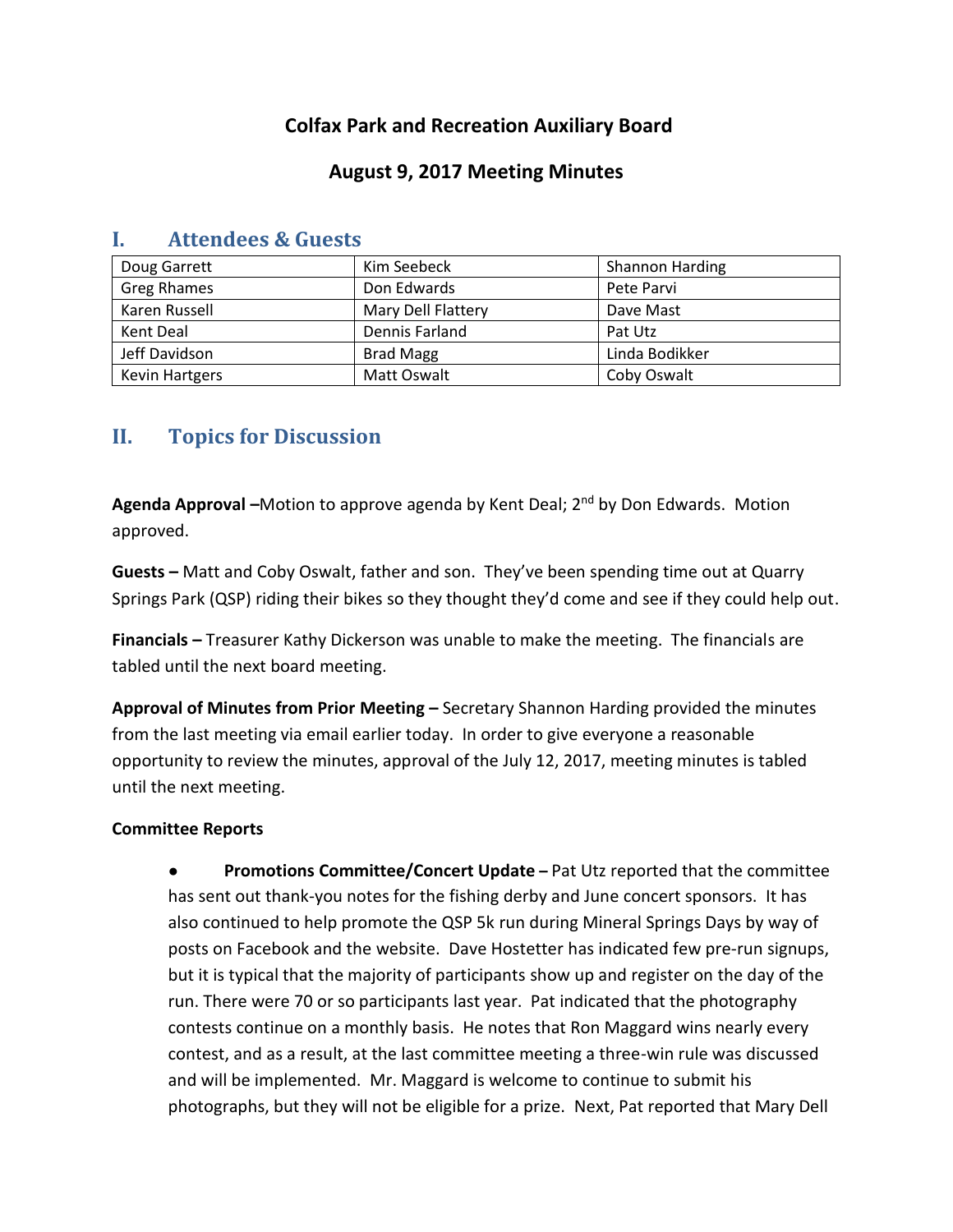Flattery has stepped in to help out following Linda Darrock's resignation with regard to the sales/fundraising of the black and white prints. It remains the committee's goal to get them into some local businesses for sale at a price of \$75 to promote the park and raise awareness. The money received, after costs are deducted, will be used at the park. Lastly, the September concert is coming up soon and all Board members will be asked to help sell tickets to the event and volunteer if possible.

**● Operations/Planning Committee –** Initially, Doug Garrett advised Steve from Manatts called last Thursday and we're "back on" for getting the 300-ton gravel rock donation. We'll be utilizing Russell Dozing at some point, but no definitive date for picking up the donation has been set. Doug would also like to get some folks out behind Kum n' Go to talk about the road layout and parking as soon as possible. A meeting was scheduled accordingly. Discussion then ensued regarding access and whether the gate near the Foundation will be open year round. Doug reported at this point in time the school district and Foundation will only allow exit through that area when school is not in session, i.e., during summer break.

Don reported the painting inside the eastern half of the block building is nearly done. Doug, Greg Rhames and he decided to keep the industrial look near the ceiling; therefore, the top three courses of the block wall will be painted brown to match. There are lot of places that have loose concrete – so eventually we'll need some tuck pointing and repainting. Other than the top near the ceiling, painting around the shelves and trim also remains to be completed. Don indicated that he has set up his own scaffolding out there for use by those volunteering. Once the east side of the building is done, the committee will get prepared to do the west side. Next, Don was able to chip out and clean up the areas around the windows on the inside of the block building. He will not attempt to do the outside until he has someone to help in case of a fall. The material to frame-in the windows was delivered and is ready to go. After the old windows come out, we'll set up a time for installing the new ones. Generally, Don indicated, the outside of the block building needs to be cleaned and spruced up. The Seebeck family has donated some weed spray. Greg Rhames reported that he and Don need to make an appointment to go look at the chain link fencing material that may be available for donation to the park. Don reported that he and Doug have been watering the new trees for the most part, twice a day, and the Fire Department has been helping too. Don indicated that he needs a helper in the morning to fill the plastic buckets (24) – it takes about 40 to 45 minutes. Kim Seebeck indicated that she was not sure watering twice a day was necessary anymore, and that once a day should be sufficient. Discussion ensued. Next, Greg asked when the Board is planning to put the posts in along the road the top of the hill heading east from the block building. Doug noted that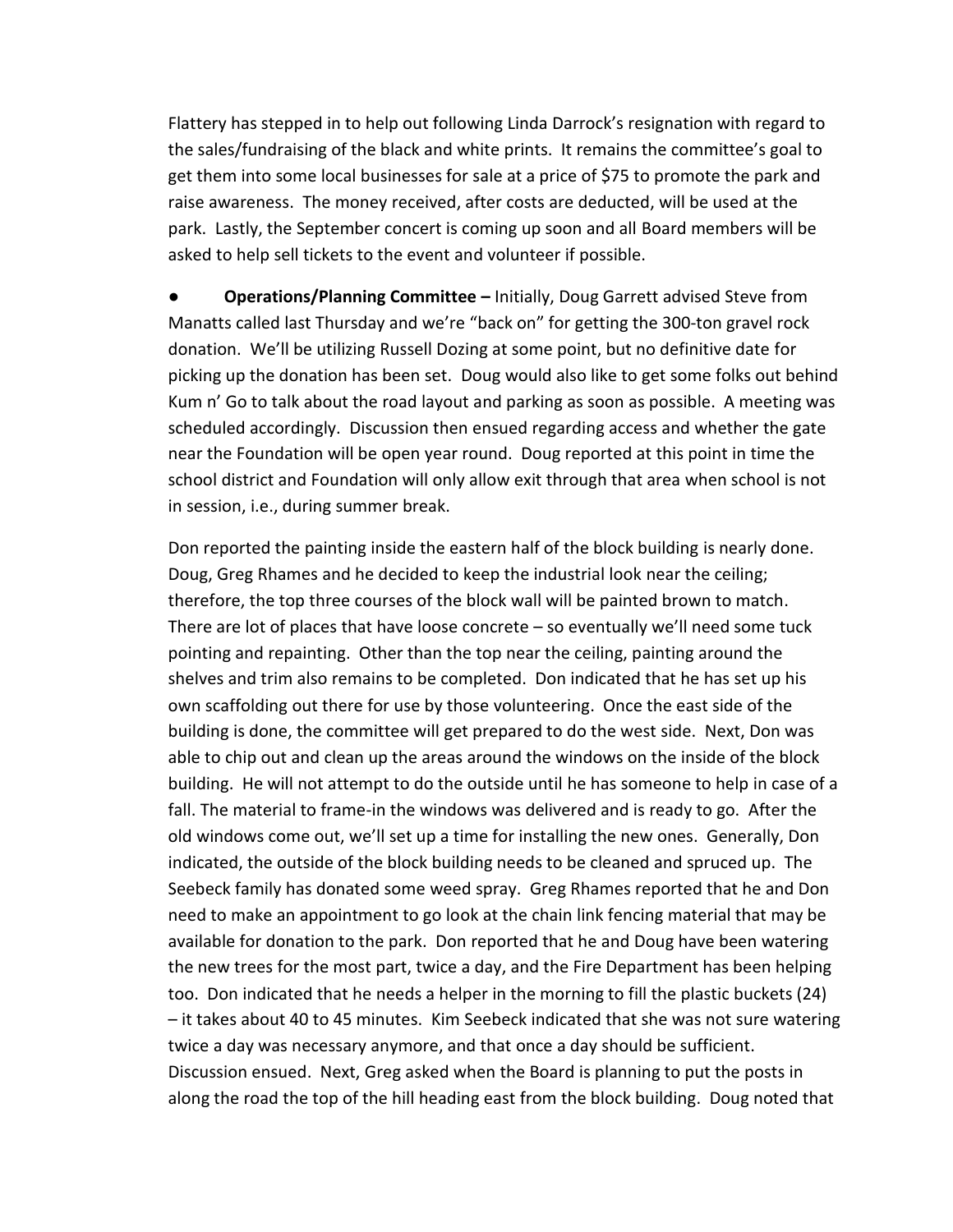if the National Guard is going to come in and do the beach – a 2 to 3 year project – do we want to do it now or should that project wait. We do need to do fencing (posts & cable) behind Kum 'n Go. Finally, a workday was scheduled for this Saturday at 10 a.m. to continue the painting project.

● **Finance Committee/Set Amount in Reserve in Bank Account –** Kathy Dickerson is absent, but Doug indicated the committee believes a figure should be determined as the minimum reserve kept on deposit. The fact that some of these grants we have been applying for, or wish to apply for, have matching fund requirements is a serious consideration. Doug indicated that once he has had a chance to meet with Kathy about the issue, he'll advise the Board. But he cautioned that if the park were awarded some of the grants recently applied for, "we're going to be out a fair amount" of money. Further discussion ensued. Doug reminded the Board about the importance of seeking sponsors for the September concert fundraiser.

● **Nominations Committee –** Kent Deal nominated Kevin Hartgers for a position on the Board. Kevin introduced himself and the Board recognized the time and labor he has already donated to the park. Don moved; 2nd by Shannon. Motion approved.

#### **Old Business - Grant Updates**

*Paint Iowa Beautiful* – The park will be receiving 8 gallons of paint from Diamond Vogel in Newton. We'll use this for the brown trim near the ceiling in the block building.

*Iowa Trails Grant/Application Submitted* – Kent reported that the Iowa Trails Grant application has been submitted and a notification of receipt has been received. A recommendation for awarding the grant is due to that committee on 9/12/17. Kent noted a number of recipients on a receipt email chain, so it is likely there is a lot of competition for this grant. Our application sought a total grant of \$117,000, with a match requirement of 25 percent. The funds are awarded over time. QSP would pay the initial 25 percent (approx. \$27,000), then the park would be reimbursed on the remaining 75 percent. Notably, reimbursement typically occurs within 2 to 3 months. The application just submitted is referred to as Phase 1 and does not include funds for a restroom; restroom monies would be included in Phase 2 when and if it comes to that.

#### **NEW BUSINESS**

**DNR Water Access Grant** – Kent reported that Kyle Ament has been heading this up. It has a higher priority than the federal trails grant. This DNR Water Access Grant could result in monies for the concrete boat ramps, professionally formed and installed. At a cost of approximately \$65,000, the grant would provide \$48,750 and the park's share or match would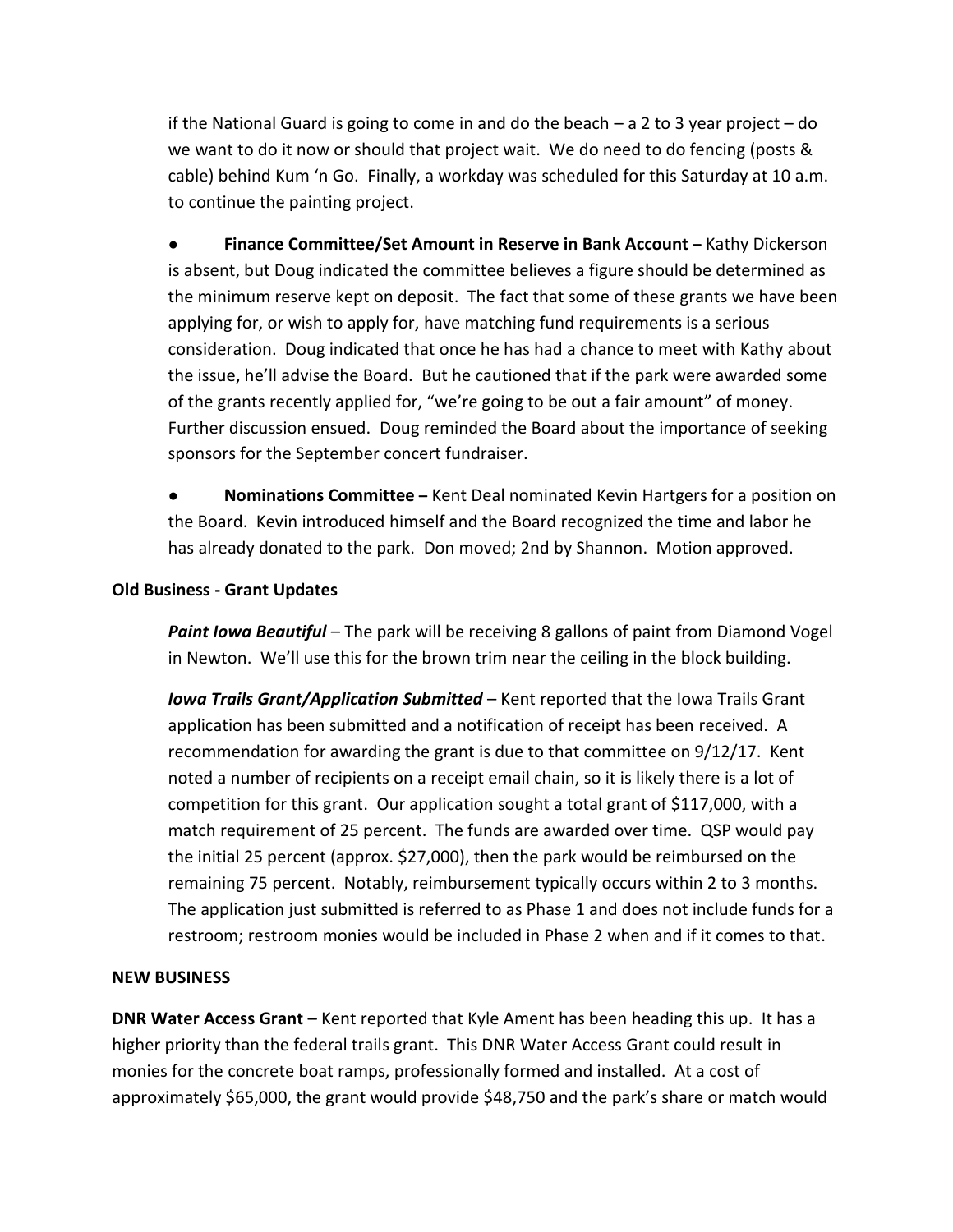be 25%, or \$16,250. Doug noted that between the two grants – the Iowa Trails Grant and the DNR Water Access Grant – the Board's matching responsibilities total nearly \$50,000. Doug asked the Board to be thinking about what amount of money needs to kept in reserve, i.e., money that cannot be "dipped into."

**Renaming of Main Entrance Road** – Doug was recently made aware that the park's entrance road is not recognized in the County's emergency communications system. North Park Road was designated by a previous City Council action. But at this point we need a name for the main entrance road that will appear on Google Maps, etc. Previous discussions have been had on this topic, including naming the road after historically recognized Colfax residents versus those person who may wish to make a donation in exchange for naming rights. Doug's suggestion is to name it after the Van Dusseldorp family – Van Dusseldorp Road – and indicated that another name that should be recognized within the park is Martin Marietta. Kent asked how soon the issue had to be decided. Extensive discussion ensued. Pat moved to document that in the future the Board would like to honor both the Van Dusseldorp family and Martin Marietta, but will be leaving the address as is, or North Park Road, for now. 2nd by Dennis Farland. Motion approved. Doug then asked if anyone would like to volunteer to form a committee or group tasked with forming a strategy for approaching the Van Dusseldorp family. In the end, it was decided that Kim, Karen Russell, Doug and Shannon would work together.

**Watercraft Rental -** Doug reported that he received an email today from a family that is interested in doing watercraft rental and Greg had previously indicated he is interested as well. Doug advised it would involve a contract agreement with the City and may require the issuance of a Request for Proposal (RFP) with minimum requirements regarding number of boats, hours, insurance requirements, etc. A Board representative would have to sit down with Mayor Dave Mast, Nancy Earles and the City's attorney. Greg acknowledged his interest in providing this service and advised the Board about his efforts. He's been in contact with a high-end kayak company and is considering the purchase of 6 single kayaks, tandem kayaks, some fishing kayaks, and at least 2 canoes. His concept involves renting near the dock area of the public lake and storing the boats in the block building on a trailer he would provide. Sales would be based similar to the Fin n' Feather concessionaire agreement in that 4% would go to the park. Greg's company would carry the initial cost of the equipment, insurance (\$2m aggregate/\$1m), business license, and fees. He has formulated the LLC and is ready to start. Rentals would occur every weekend, and at least one evening during the week. He believes he would have to leave or resign from the Board to do it, but he would remain available to volunteer for projects at the park. Greg's concept would not require anything from the park or the Board, financially speaking. He'd be investing about \$10,000 to start the business. Dave explained that small towns have more leeway when contracting with entities within the community. Dave believes the City's main concern would be the insurance requirements. More particularly, that both the